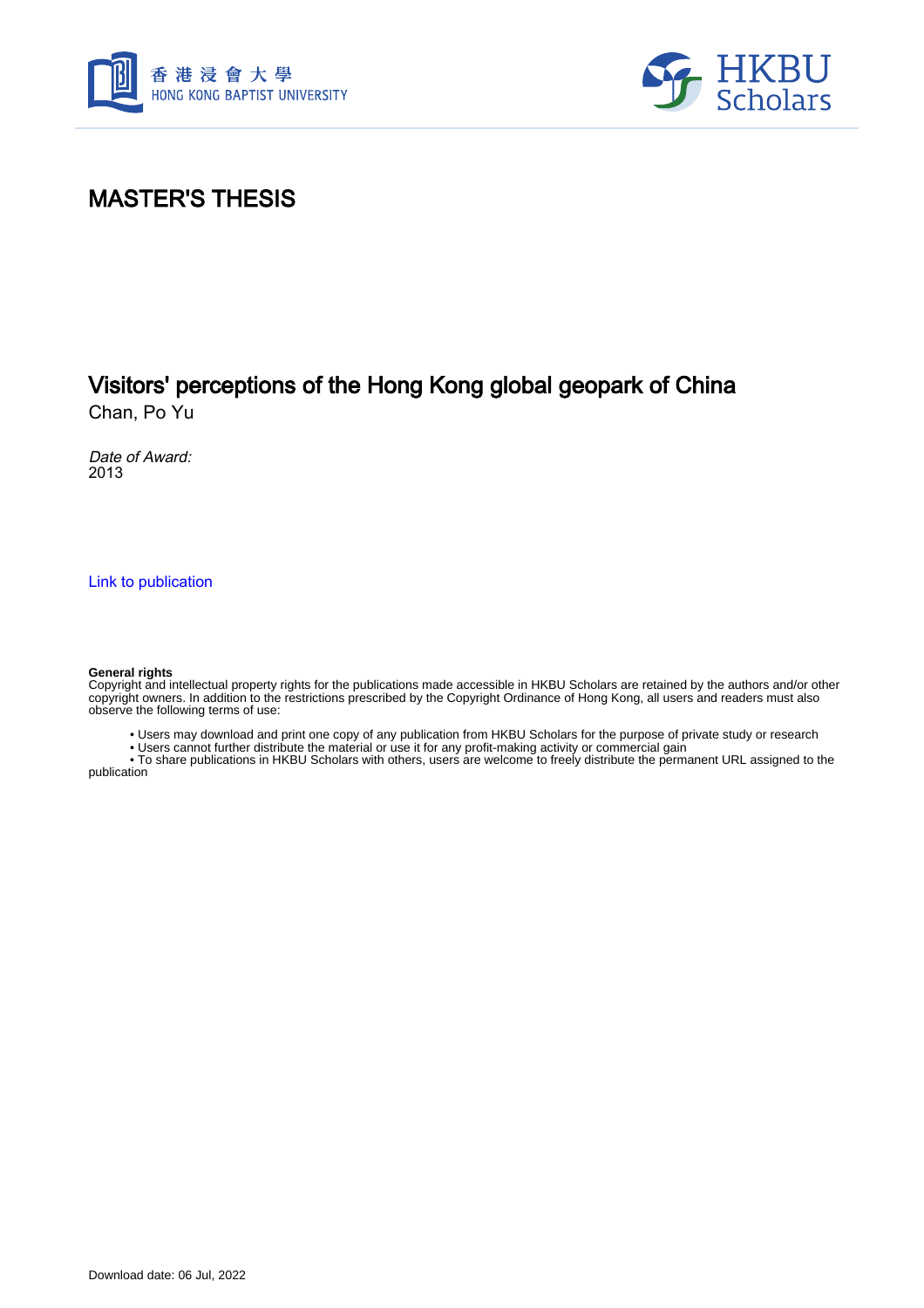**Visitors' Perceptions of the Hong Kong Global Geopark of China**

**CHAN Po Yu**

**A thesis submitted in partial fulfillment of the requirements** 

**for the degree of** 

**Master of Philosophy**

**Principal Supervisor: Prof. OWEN Richard Bernhart**

**Hong Kong Baptist University**

**March 2013**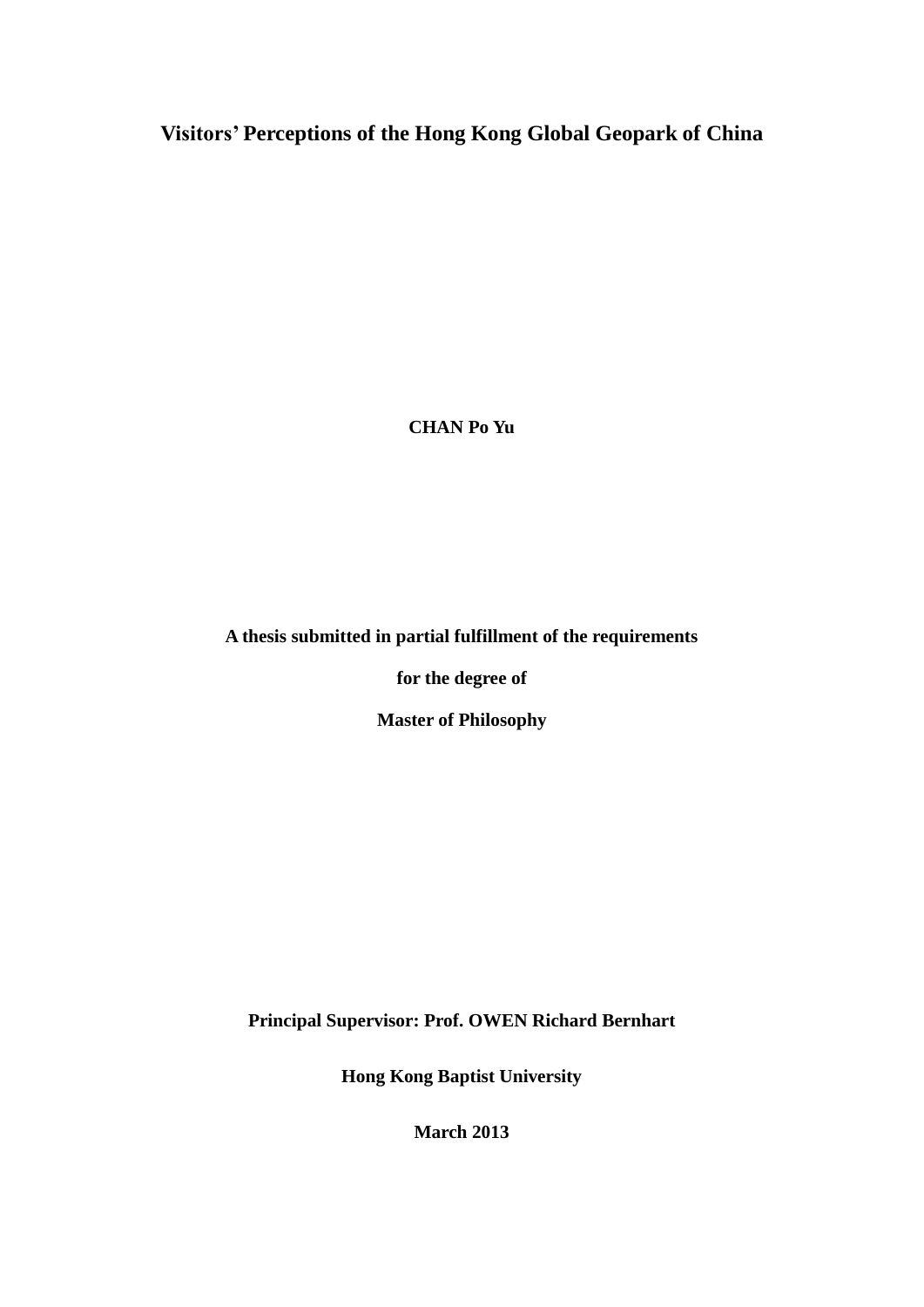### **Abstract**

<span id="page-2-0"></span>The establishment of the Hong Kong Geopark and its inclusion as one of the members of the Global Geopark Network was of considerable significance in terms of the geological heritage of Hong Kong, with implications for conservation, education, and sustainable development. This study has examined visitor perceptions and the opinions of experts and scholars, in order to assist with the development of the management strategies directed towards preventing the Geopark suffering from cumulative visitor impacts and an excessive management footprint.

The study utilizes the New Environmental Paradigm (NEP) and a set of geopark statements developed after reviewing relevant literature and newspaper articles, combined with personal observations in the Hong Kong Global Geopark of China, and other Geoparks in China. On-site questionnaire surveys were conducted on Sharp Island and Tung Ping Chau, and a series of statistical analyses, were performed. Findings include demographic results, visitor characteristics, pro-environmental orientation as represented by the NEP, visitor and expert perceptions of issues affecting the Geopark, and face-to-face interviews.

The findings reveal that most respondents have a medium to high pro-environmental attitude, which positively correlates with the conservation orientation in terms of the Geopark Statement (GS) scores. Respondents who have higher NEP scores would have stronger negative opinions on issues like litter pollution, vandalism, and larger-scale development projects and positive stands with regards to Geopark conservation.

Age, gender, knowledge of the issues, cultural identity, to all affect respondent perceptions of the issues of "recreational facility excessiveness", "crowding expectation", and "seeing wind turbines from the Geopark".

Expert interviews suggest that the establishment of the Geopark is of considerable significance in terms of geoheritage in Hong Kong, and that there is a need for efficient and effective management strategies to conserve the Geopark. This study of visitor perceptions should provide a preliminary reference point for the development of future management strategies.

To successfully achieve the three-pronged responsibilities (conservation,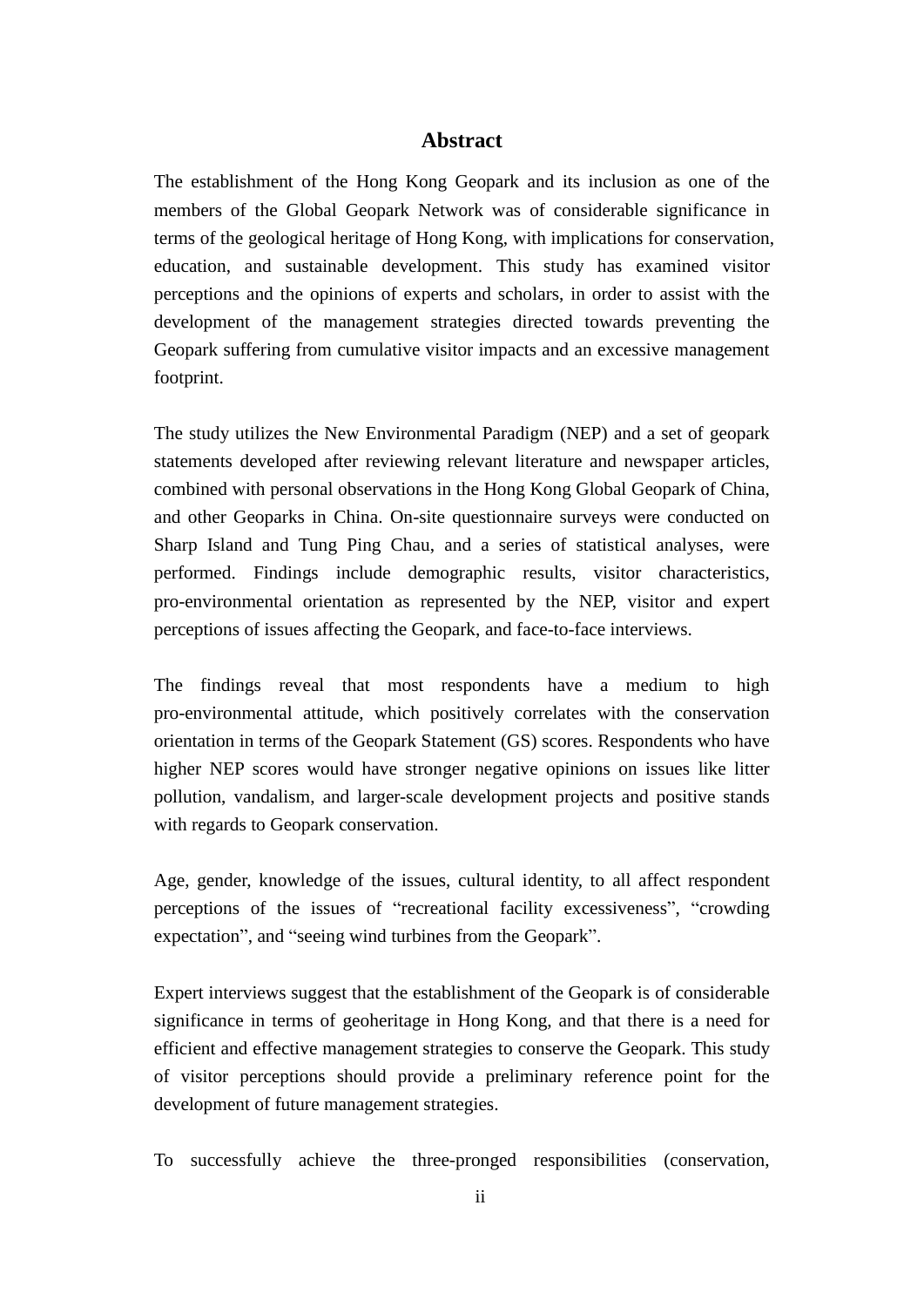education, sustainable development) of being a Global Geopark, the Hong Kong Global Geopark of China needs to refer to international Geopark management strategies and to integrate applicable measures to the local situation. Education is the main justification for allowing limited visitor impacts, such as trampling. A critical element is that the Geopark should broaden its education and conservation scope from geology to an environment-as-a-whole-system approach to increase empathy for the park environments. The message of geo-education and environmental conservation would be usefully improved if combined with more intriguing learning experiences that enhance visitor interest.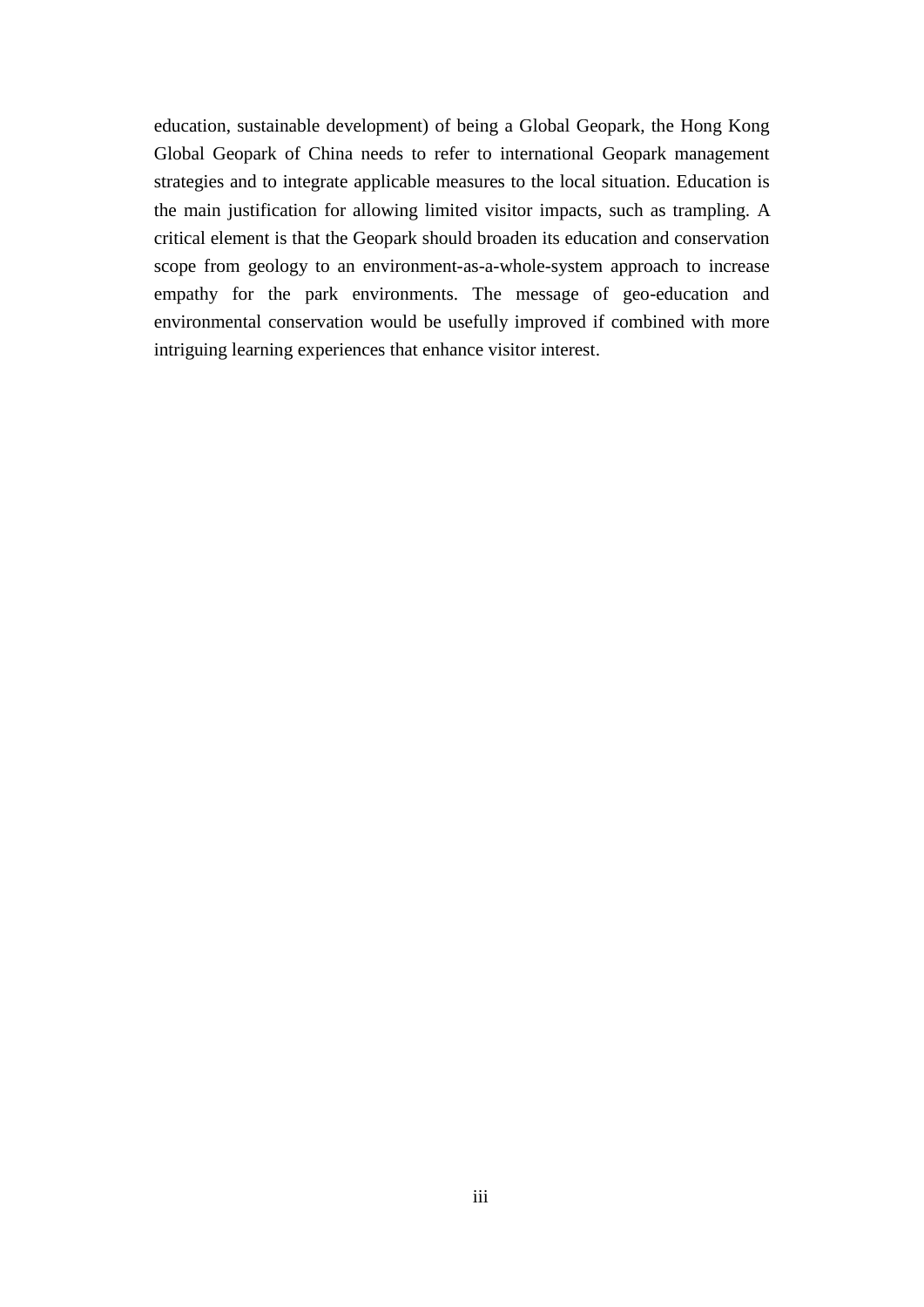## **Table of Content**

<span id="page-4-0"></span>

| <b>CHAPTER 1</b>                                                      |  |
|-----------------------------------------------------------------------|--|
| 1.1                                                                   |  |
| 1.2<br>History of the Hong Kong Geopark and its Current Status and    |  |
| 1.3                                                                   |  |
| Country Parks, Special Areas and Sites of Special Scientific<br>1.3.1 |  |
| 1.3.2                                                                 |  |
| 1.3.3                                                                 |  |
| 1.3.4                                                                 |  |
| 1.4                                                                   |  |
| 1.4.1                                                                 |  |
| 1.4.2                                                                 |  |
| 1.5                                                                   |  |
| Literature review: geotourism, geoconservation and<br>1.6             |  |
| 1.6.1                                                                 |  |
| 1.6.2                                                                 |  |
| 1.6.3                                                                 |  |
| 1.6.3.1                                                               |  |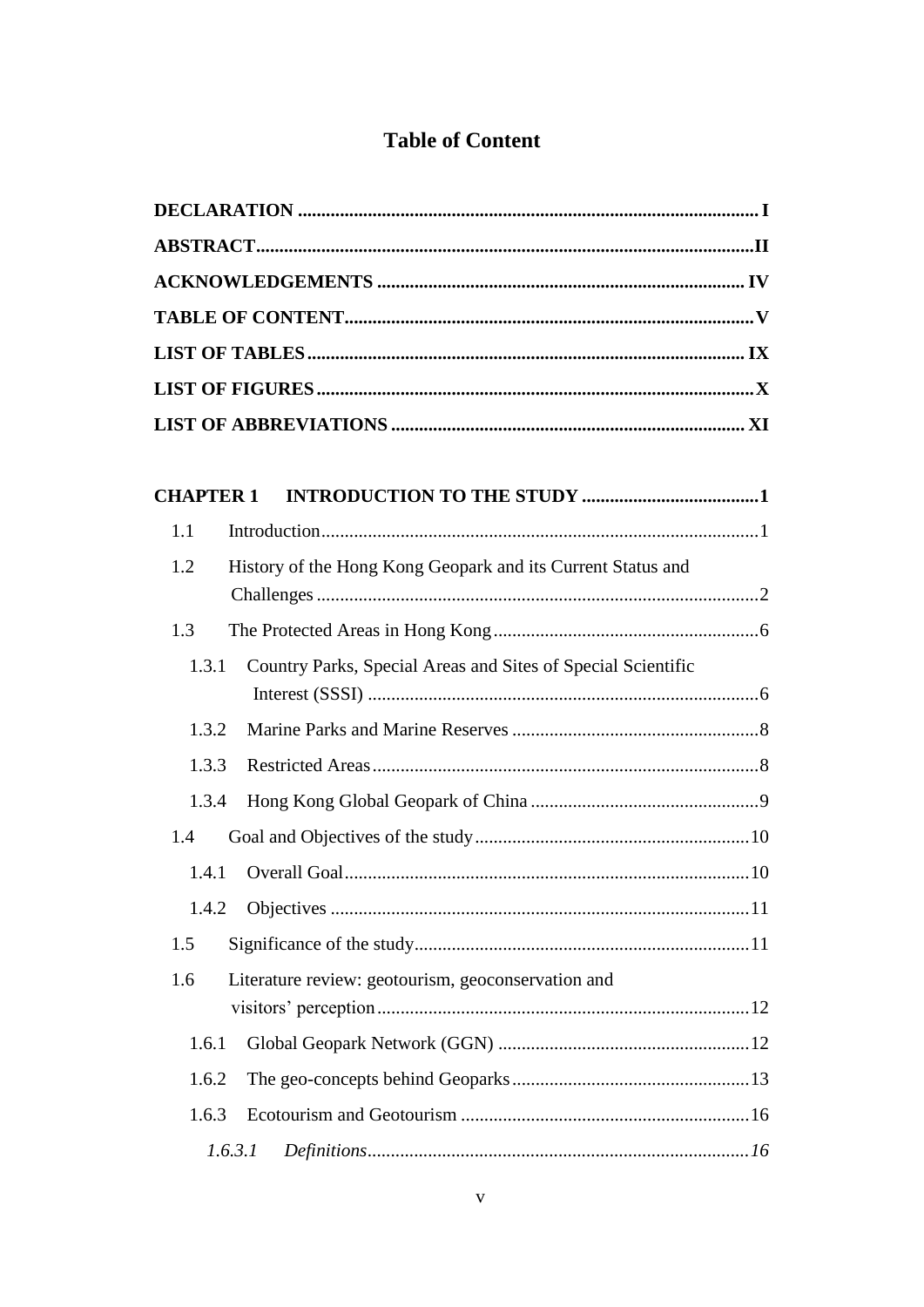| 1.6.4            |                                                                       |  |
|------------------|-----------------------------------------------------------------------|--|
| 1.6.5            | Conservation issues in protected areas: the Country Park Enclaves .20 |  |
| 1.6.6            | Sustainable management frameworks in protected areas 22               |  |
|                  | 1.6.6.1                                                               |  |
|                  | Practical measures for managing the level of visitor use22<br>1.6.6.2 |  |
| 1.6.7            | Lifecycle of a touristic site-Tourism Area Life Cycle (TALC) 26       |  |
| 1.6.8            | Measurement of visitors' environmental perception by the revised      |  |
|                  |                                                                       |  |
| 1.7              |                                                                       |  |
| 1.8              |                                                                       |  |
| 1.9              |                                                                       |  |
|                  |                                                                       |  |
| <b>CHAPTER 2</b> | METHODOLOGY AND STUDY SITES 31                                        |  |
| 2.1              |                                                                       |  |
| 2.2              |                                                                       |  |
| 2.2.1            |                                                                       |  |
| 2.2.2            | General description of Sharp Island and Tung Ping Chau34              |  |
| 2.3              |                                                                       |  |
| 2.4              |                                                                       |  |
| 2.5              |                                                                       |  |
| 2.5.1            |                                                                       |  |
| 2.5.2            |                                                                       |  |
| 2.5.3            | Nonparametric tests on examining relationships41                      |  |
| 2.5.4            | Principle Components Analysis (PCA) of Geopark Statements             |  |
|                  |                                                                       |  |
| 2.5.5            | Testing the difference between groups of respondents with             |  |
|                  | different environmental attitudes (One-Way ANOVA)43                   |  |
|                  |                                                                       |  |
| 2.6              |                                                                       |  |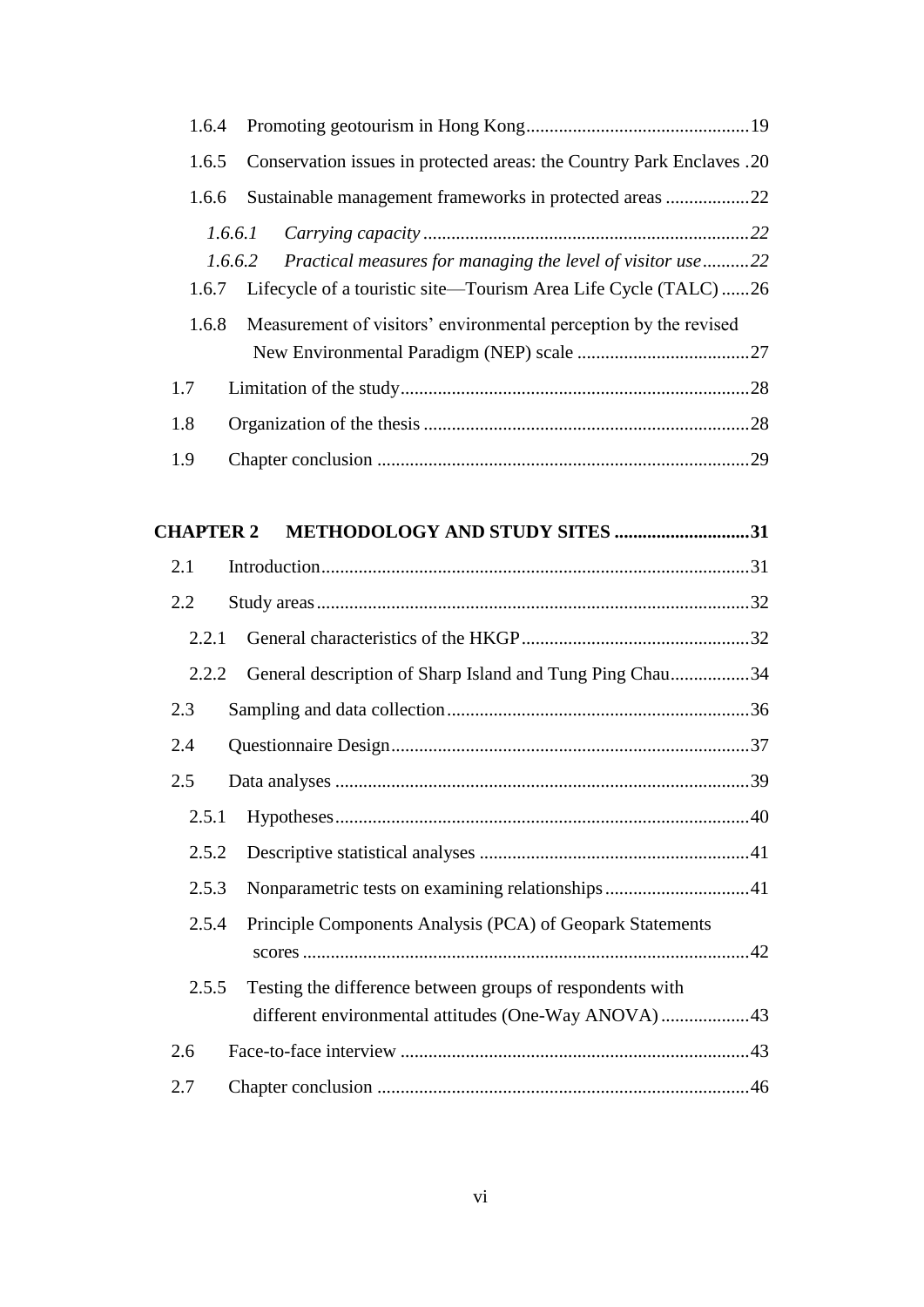| <b>CHAPTER 3</b> | <b>QUESTIONNAIRE SURVEY RESULTS 48</b>                           |  |
|------------------|------------------------------------------------------------------|--|
| 3.1              |                                                                  |  |
| 3.2              |                                                                  |  |
| 3.2.1            |                                                                  |  |
| 3.2.2            |                                                                  |  |
| 3.2.3            |                                                                  |  |
| 3.3              |                                                                  |  |
| 3.3.1            |                                                                  |  |
| 3.3.2            |                                                                  |  |
| 3.4              | Reason for the HKGP establishment, satisfaction level, and       |  |
| 3.5              | Pro-environmental orientation (by NEP) of the HKGP visitors  63  |  |
| 3.6              | Statistical comparison of the NEP groups (Cross tabulation and   |  |
| 3.7              | Geopark Statement score and the level of support for maintaining |  |
| 3.8              | Comparison of different concern groups (Cross tabulation and     |  |
| 3.9              |                                                                  |  |
| 3.10             |                                                                  |  |
| 3.11             |                                                                  |  |
| 3.12             |                                                                  |  |
| <b>CHAPTER 4</b> |                                                                  |  |
| 4.1              |                                                                  |  |
| 4.2              |                                                                  |  |
| 4.2.1            |                                                                  |  |
| 4.2.2            |                                                                  |  |
| 4.3              |                                                                  |  |

4.3.1 Country Park enclaves .......................................................................89 4.3.2 Facilities.............................................................................................93